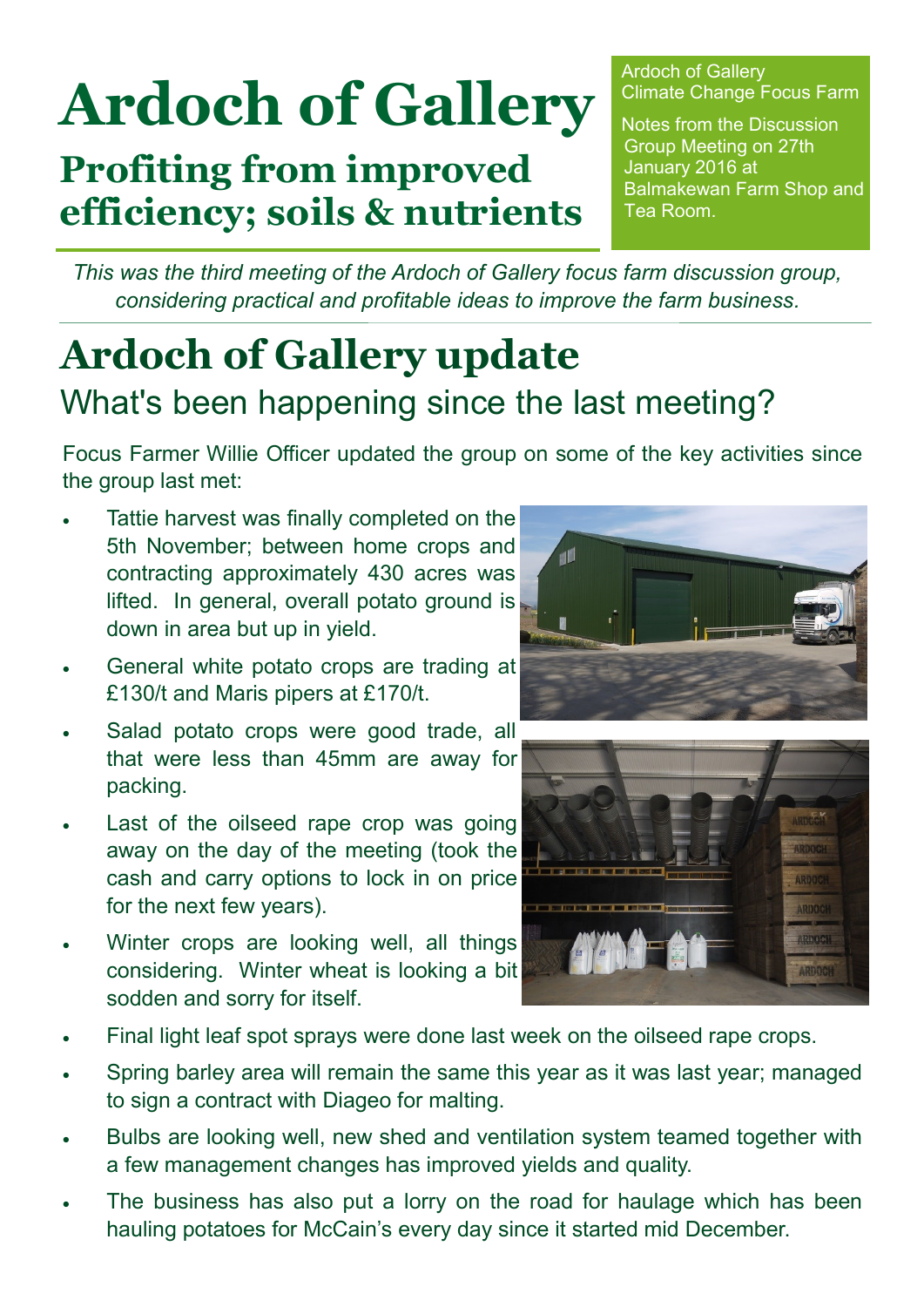### **Soil structure and organic matter** Can you boost soil performance to increase yields?

With 2015 average soil temperatures around 2.5℃ lower than 2014, SRUCs Potato Specialist Stuart Wale explained how this contributed to late potato crop emergence (some taking up to 7 weeks to emerge). Other things affected emergence too, for example crops being unintentionally sown a bit deeper. However, yields were still good and quality was above average - Stuart believes the good yields and quality, despite the season it was, were down to well prepared seed beds. Stuart stressed the importance of checking the soil at working depth, for "plasticity" before starting to work it.

In soils with low organic matter, the ground has to be worked harder to produce good crops. In Scotland, most tatties are grown in fields with soils less than 4% organic matter. There are ways to lift organic matter in soils, including applying compost in rotations; Stuart highlighted the compost trials that were going on at JHI at Balruddery.

#### **Soil organic matter**

For a quick calculation to work out soil organic carbon, divide the percentage loss of ignition (LoI) by 1.72.

The average percentage LoI in most soils is 6.23. Values can range from 0.4% up to 60% (taken from SAC soil analyses for tattie fields over the past 20 years).



Putting cover crops into the ground before the field goes into tatties is another option. The idea is to recover nitrogen which would otherwise be lost from the soil over winter. Typically 15-18 kg N/ha is recovered by cover crops and 15-50 kg N/ha is taken up by the subsequent tattie crop (from English data; lower figures generally occur in Scotland). On top of recovering nitrogen from the soil, cover crops also work as an addition to the soil organic matter and help prevent run off from fields over the winter. Picking which species to use is sometimes more difficult for Scotland (needs to be winter hardy) – oil radish and winter rye were just two options suggested by Stuart. Optimum sowing dates is mid to late August in Scotland. Early and uniform crop establishment is essential for a successful crop.

Destruction of the cover crop depends on the size  $-$  if it's a large crop then pulverising and ploughing are needed but a small crop can simply be ploughed in. Need to be careful crops don't become to "woody and stemmy" or the benefits to the following crop are lost. The main financial benefit from cover crops is in the lift to soil organic matter and nitrogen levels, benefitting future crops.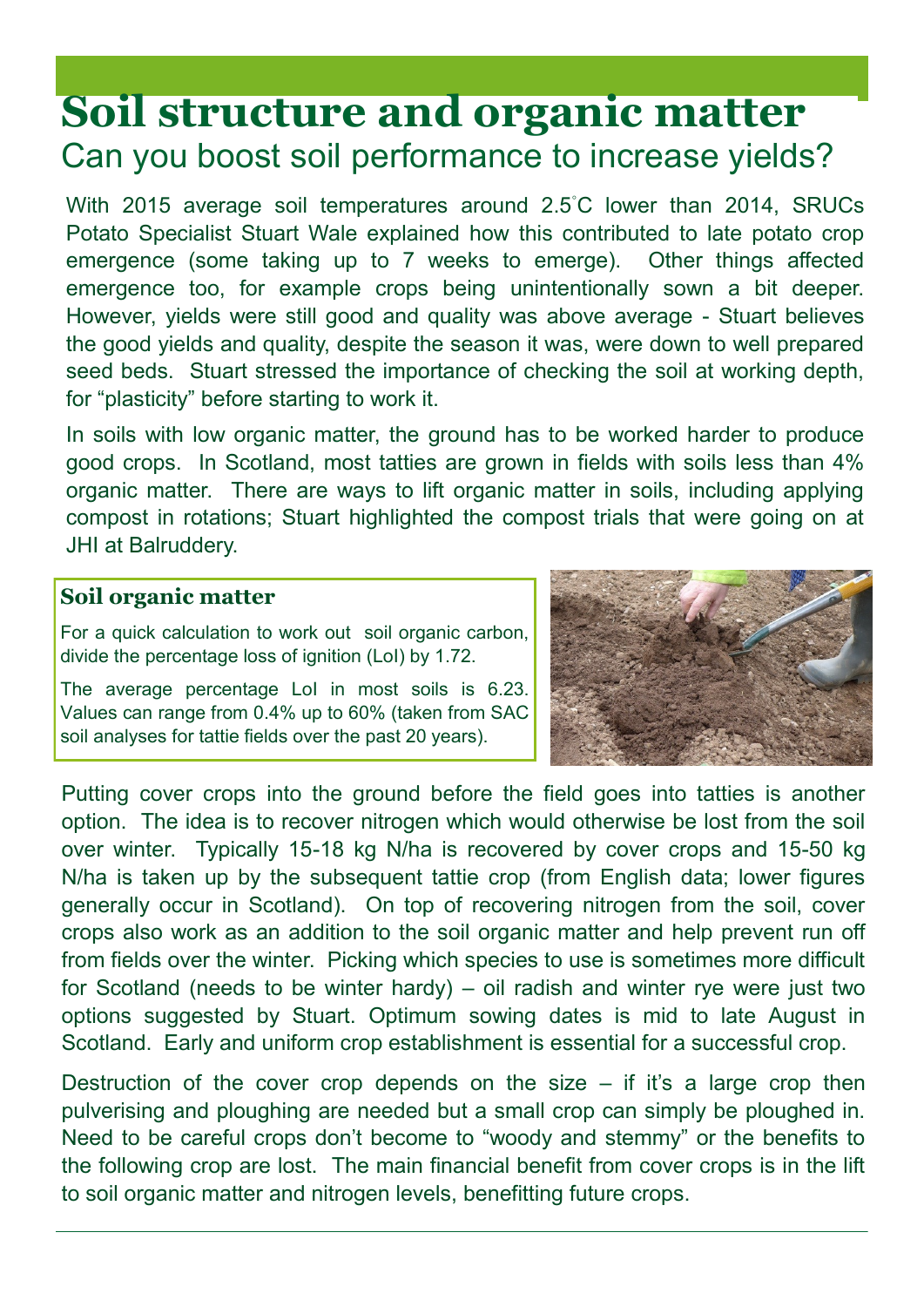### **Better fertiliser use** Making efficient use of inputs

Along with nutrient planning and good application techniques, use of yield maps, GPS and N sensors can all contribute towards optimal nutrient application and crop yield.

Elaine Nicoll from Yara highlighted developments in N sensors - they measure, calculate and apply the nitrogen required all in one go as the spreader drives across the field. The kit detects areas of different nitrogen supply and calculates the application rate. It also takes account of any FYM/slurry applications.

Cereal management differs from oilseed rape; in oilseed rape crops nitrogen is applied where the green area index is less to help push the crop on further. Elaine highlighted a Yara app which measures the green area index in oilseed rape crops to give you a nitrogen rate.

N testers can help to calculate crop nitrogen requirements. By measuring chlorophyll content in the leaf it can indicate if enough N is present (if the reading is 700 or above then enough N is present; if under 650 additional N is required).

Elaine and the group discussed the difference in fertiliser uptake for placement against broadcasting. Placement seemed to be the best option as Elaine pointed out that phosphate has to be within 2mm of the roots for the plant to take it up, potash has to be within 10mm for uptake and nitrogen can be up to 20 mm away for uptake.

This started a discussion within the group for a possible trial on the focus farm for looking into the use of N testers and sensors compared to conventional methods of applying fertiliser as normal.

#### **Can we cut emissions and benefit the farm?**

Greenhouse gas emissions (e.g carbon dioxide, methane and nitrous oxide) are leading to a change in our climate. Scottish Government estimate that the agricultural sector contributes approx. 23% to Scotland's total emissions.

SRUCs Gillian Reid explained that the most common sources of emissions from arable farms are fertiliser, fuel and electricity. Making more efficient use of these/optimising production can also cut costs.

Strategies to reduce emissions include best use of fertiliser so basic measures such as preparing nutrient budgets for crops, analyse soils and slurry/FYM before it is applied, check the calibration on spreader etc. will all help.

Greenhouse gas emissions can be measured with a carbon footprint. You can benchmark yourself against year on year performance, and against other similar farms. Funding is available to carry out a carbon footprint through the climate change focus farm project.